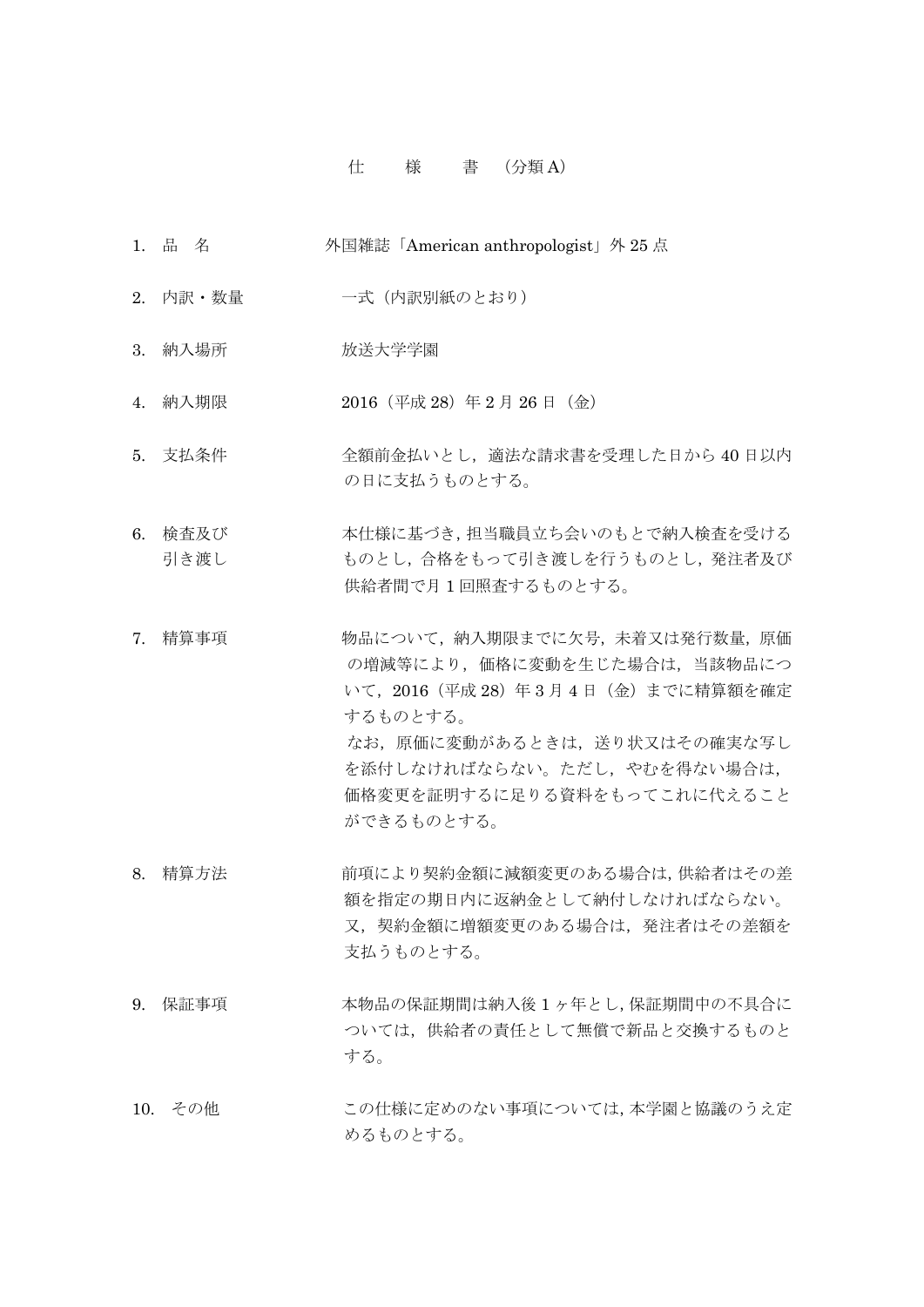

| タイトル-(ISSN)                                                       | 通貨 | 原価 | 為替基<br>準レート | 円換算原価 見積価格 | 分類           | 備考        |
|-------------------------------------------------------------------|----|----|-------------|------------|--------------|-----------|
| American anthropologist (00027294).                               |    |    |             |            | A            |           |
| Anthropology today. (0268540X).                                   |    |    |             |            | A            | No.25のセット |
| 3 British Journal of Educational Technology (00071013)            |    |    |             |            | A            |           |
| British journal of industrial relations (00071080).               |    |    |             |            | A            |           |
| 5 Child development. (00093920).                                  |    |    |             |            | A            |           |
| 6 Communication theory (10503293).                                |    |    |             |            | $\mathsf{A}$ | No.16のセット |
| Communication, culture & critique (17539129).                     |    |    |             |            | A            | No.16のセット |
| 8 Economica. (00130427).                                          |    |    |             |            | A            |           |
| 9 Ethos. (00912131).                                              |    |    |             |            | A            |           |
| 10 Family and consumer sciences research journal (1077727X).      |    |    |             |            | A            |           |
| 11 History and theory. (00182656).                                |    |    |             |            | A            |           |
| 12 Human communication research (03603989).                       |    |    |             |            | A            | No.16のセット |
| 13 Journal for eighteenth-century studies (17540194).             |    |    |             |            | A            |           |
| 14 Journal of accounting research. (00218456).                    |    |    |             |            | A            |           |
| 15 Journal of aesthetics and art criticism (00218529).            |    |    |             |            | A            |           |
| 16 Journal of communication. (00219916).                          |    |    |             |            | A            |           |
| 17 Journal of regional science (00224146).                        |    |    |             |            | A            |           |
| 18 Philosophy and phenomenological research (00318205).           |    |    |             |            | A            |           |
| 19 Proceedings of the Aristotelian Society. (00667374).           |    |    |             |            | A            |           |
| 20 The British journal of psychology. (00071269).                 |    |    |             |            | A            |           |
| 21 The British journal of sociology. (00071315).                  |    |    |             |            | A            |           |
| 22 The econometrics journal. (13684221).                          |    |    |             |            | A            | No.23のセット |
| 23 The economic journal (00130133).                               |    |    |             |            | A            |           |
| 24 The Journal of analytical psychology (00218774).               |    |    |             |            | A            |           |
| 25 The journal of the Royal Anthropological Institute (13590987). |    |    |             |            | A            |           |
| 26 The Political quarterly. (00323179).                           |    |    |             |            | A            |           |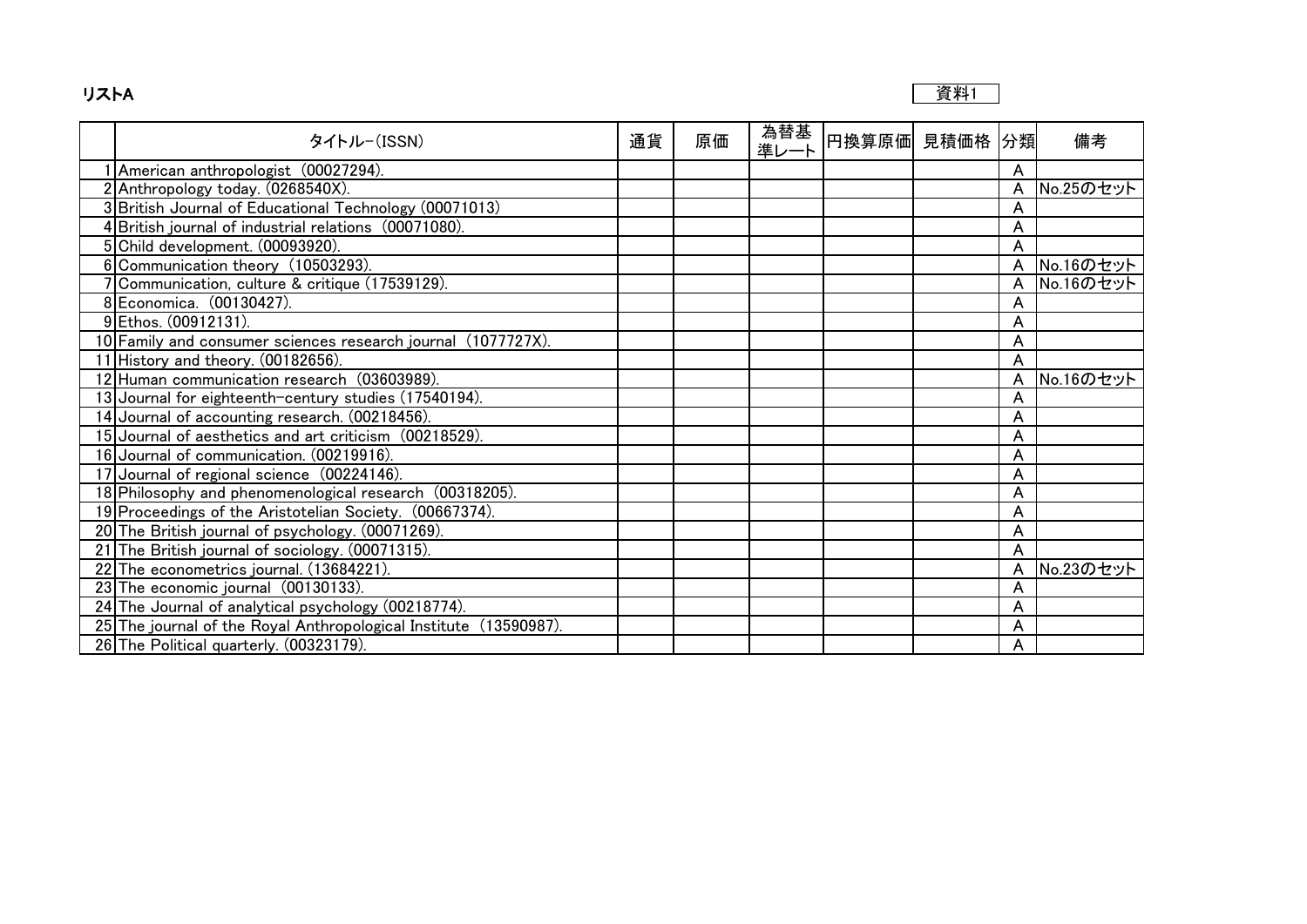### 仕 様 書 (分類 B)

- 1. 品 名 <br>
<br/>
<br>
<br>
<br>
<br/>
<br>
<br/>
<br>
<br/>
<br>
<br/>
<br/>
<br/>
<br/>
<br/>
<br/>
Annals of pure and applied logic」<br/>  $\Re$  21 点
- 2. 内訳・数量 一式 (内訳別紙のとおり)
- 3. 納入場所 放送大学学園
- 4. 納入期限 2016 (平成 28) 年 2 月 26 日 (金)
- 5. 支払条件 全額前金払いとし、適法な請求書を受理した日から40日以内 の日に支払うものとする。
- 6. 検査及び 本住様に基づき,担当職員立ち会いのもとで納入検査を受ける 引き渡し ちのとし、合格をもって引き渡しを行うものとし、発注者及び 供給者間で月 1 回照査するものとする。
- 7. 精算事項 カンチン 物品について、納入期限までに欠号、未着又は発行数量、原価 の増減等により,価格に変動を生じた場合は,当該物品につ いて,2016(平成 28)年 3 月 4 日(金)までに精算額を確定 するものとする。 なお,原価に変動があるときは,送り状又はその確実な写し を添付しなければならない。ただし,やむを得ない場合は, 価格変更を証明するに足りる資料をもってこれに代えること ができるものとする。
- 8. 精算方法 前項により契約金額に減額変更のある場合は、供給者はその差 額を指定の期日内に返納金として納付しなければならない。 又、契約金額に増額変更のある場合は、発注者はその差額を 支払うものとする。
- 9. 保証事項 インスの品の保証期間は納入後1ヶ年とし、保証期間中の不具合に ついては,供給者の責任として無償で新品と交換するものと する。
- 10. その他 この仕様に定めのない事項については、本学園と協議のうえ定 めるものとする。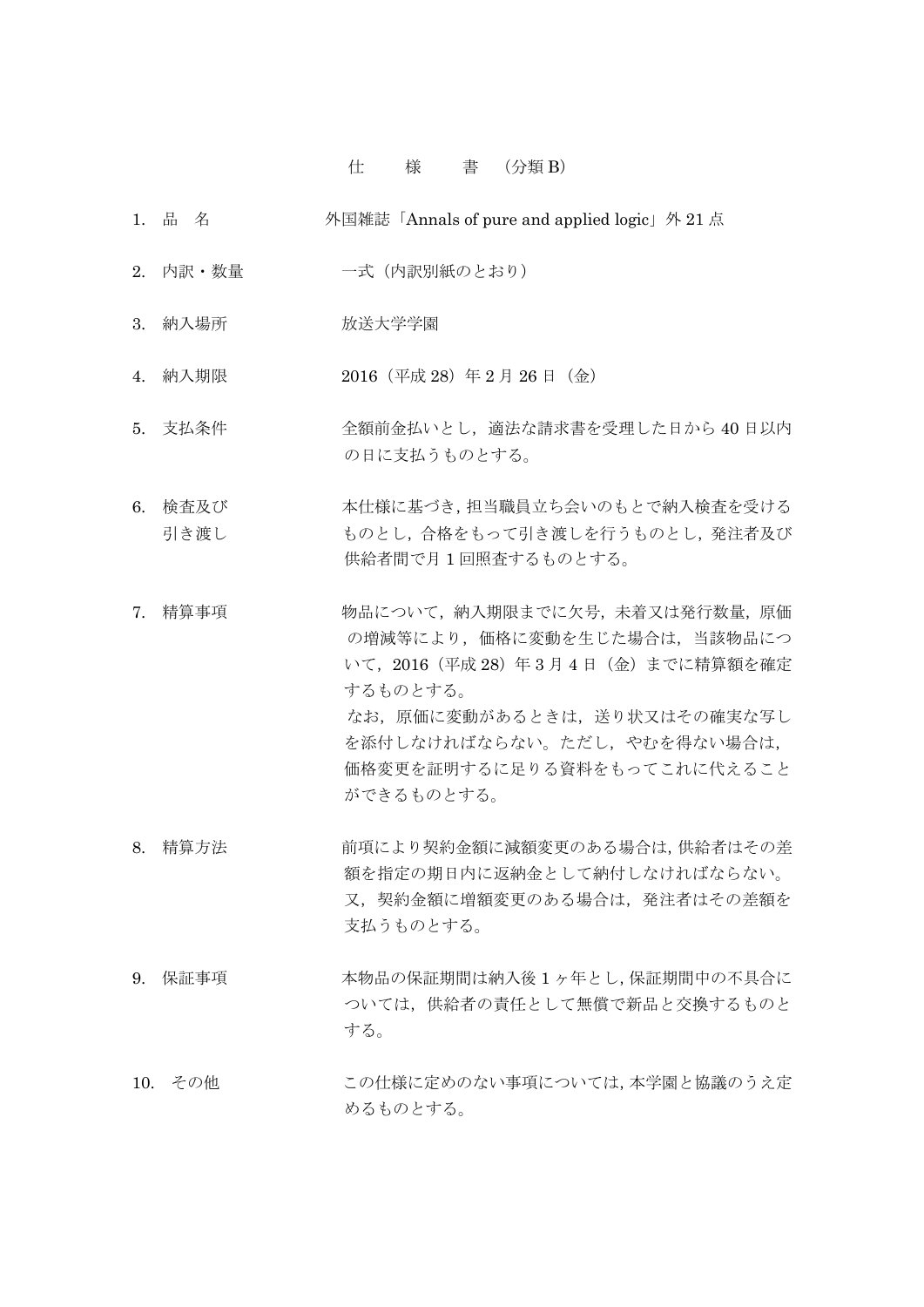## リストB

| タイトル-(ISSN)                                                         | 通貨 | 原価 | 為替基準<br>レート | 円換算原価 | 見積価格 | 分類 | 備考 |
|---------------------------------------------------------------------|----|----|-------------|-------|------|----|----|
| 1 Annals of pure and applied logic. (01680072).                     |    |    |             |       |      | B  |    |
| 2 Cognitive psychology. (00100285).                                 |    |    |             |       |      | B  |    |
| 3 Contemporary educational psychology. (0361476X).                  |    |    |             |       |      | B  |    |
| 4 Developmental review (02732297).                                  |    |    |             |       |      | в  |    |
| 5 Environmental research. (00139351).                               |    |    |             |       |      | в  |    |
| 6 Infant behavior and development. (01636383).                      |    |    |             |       |      | в  |    |
| 7 International journal of intercultural relations (01471767).      |    |    |             |       |      | B  |    |
| 8 Journal of accounting & economics. (01654101).                    |    |    |             |       |      | B  |    |
| 9 Journal of applied developmental psychology (01933973).           |    |    |             |       |      | B  |    |
| 10 Journal of comparative economics (01475967).                     |    |    |             |       |      | в  |    |
| 11 Journal of functional analysis. (00221236).                      |    |    |             |       |      | B  |    |
| 12 Journal of Human Evolution                                       |    |    |             |       |      | B  |    |
| 13 Journal of molecular spectroscopy. (00222852).                   |    |    |             |       |      | В  |    |
| 14 Journal of research in personality. (00926566).                  |    |    |             |       |      | B  |    |
| 15 Journal of urban economics. (00941190).                          |    |    |             |       |      | B  |    |
| 16 Lingua (00243841).                                               |    |    |             |       |      | в  |    |
| 17 Materials letters. (0167577X).                                   |    |    |             |       |      | В  |    |
| 18 New ideas in psychology. (0732118X).                             |    |    |             |       |      | В  |    |
| Physics letters. Sect. A, General physics, atomic physics and solid |    |    |             |       |      | B  |    |
| state physics. (03759601).                                          |    |    |             |       |      |    |    |
| 20 Trends in biochemical sciences. (09680004).                      |    |    |             |       |      | В  |    |
| 21 Trends in cell biology. (09628924).                              |    |    |             |       |      | в  |    |
| 22 Trends in pharmacological sciences (01656147).                   |    |    |             |       |      | B  |    |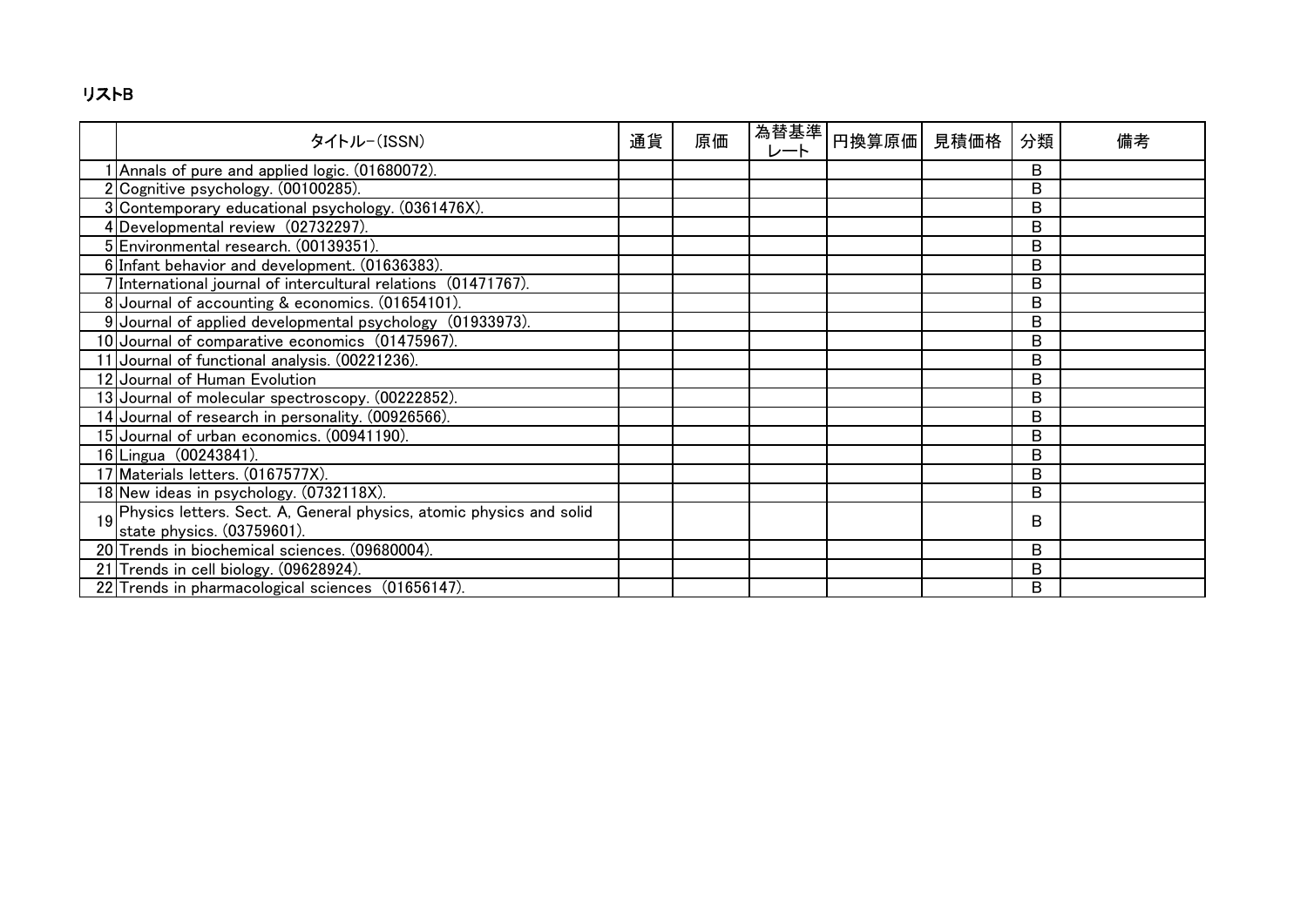### 仕 様 書 (分類 C)

- 1. 品 名 外国雑誌「American educational research journal」外 26 点
- 2. 内訳・数量 一式 (内訳別紙のとおり)
- 3. 納入場所 放送大学学園
- 4. 納入期限 2016 (平成 28) 年 2 月 26 日 (金)
- 5. 支払条件 全額前金払いとし、適法な請求書を受理した日から40日以内 の日に支払うものとする。
- 6. 検査及び 本住様に基づき,担当職員立ち会いのもとで納入検査を受ける 引き渡し ちのとし、合格をもって引き渡しを行うものとし、発注者及び 供給者間で月 1 回照査するものとする。
- 7. 精算事項 カンチン 物品について、納入期限までに欠号、未着又は発行数量、原価 の増減等により,価格に変動を生じた場合は,当該物品につ いて,2016(平成 28)年 3 月 4 日(金)までに精算額を確定 するものとする。 なお,原価に変動があるときは,送り状又はその確実な写し を添付しなければならない。ただし,やむを得ない場合は, 価格変更を証明するに足りる資料をもってこれに代えること ができるものとする。
- 8. 精算方法 前項により契約金額に減額変更のある場合は、供給者はその差 額を指定の期日内に返納金として納付しなければならない。 又、契約金額に増額変更のある場合は、発注者はその差額を 支払うものとする。
- 9. 保証事項 インストン 本物品の保証期間は納入後1ヶ年とし,保証期間中の不具合に ついては,供給者の責任として無償で新品と交換するものと する。
- 10. その他 この仕様に定めのない事項については、本学園と協議のうえ定 めるものとする。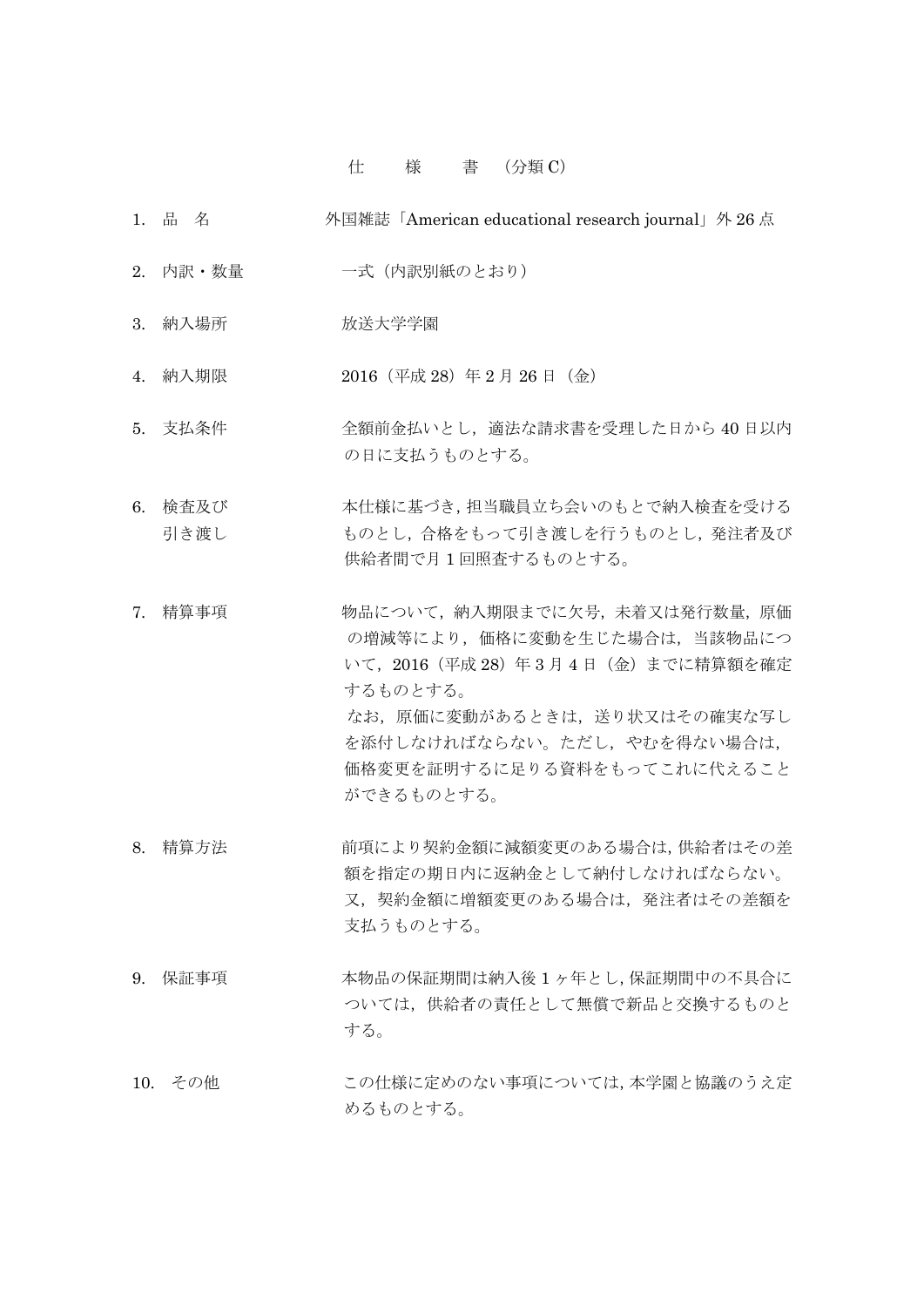## リストC

|    | タイトル-(ISSN)                                                                  | 通貨 | 原価 | 為替基準<br>レート | 円換算原価 | 見積価格 | 分類          | 備考 |
|----|------------------------------------------------------------------------------|----|----|-------------|-------|------|-------------|----|
|    | 1 American educational research journal (00028312).                          |    |    |             |       |      | C           |    |
|    | 2 British journal of educational studies. (00071005).                        |    |    |             |       |      | $\mathbf C$ |    |
|    | 3 Developmental psychology (00121649).                                       |    |    |             |       |      | $\mathbf C$ |    |
|    | 4 Distance Education (01587919)                                              |    |    |             |       |      | C           |    |
|    | 5 Gender & society (08912432).                                               |    |    |             |       |      | $\mathbf C$ |    |
|    | 6 Global health promotion. (17579759)                                        |    |    |             |       |      | C           |    |
|    | 7 History of psychology (10934510).                                          |    |    |             |       |      | $\mathbf C$ |    |
|    | 8 Journal of accounting, auditing & finance. New series - (0148558X).        |    |    |             |       |      | $\mathbf C$ |    |
|    | 9 Journal of consulting and clinical psychology. (0022006X).                 |    |    |             |       |      | $\mathbf C$ |    |
|    | 10 Journal of contemporary Asia.-- (00472336).                               |    |    |             |       |      | C           |    |
|    | 11 Journal of cross-cultural psychology. (00220221).                         |    |    |             |       |      | C           |    |
|    | 12 Journal of educational psychology (00220663).                             |    |    |             |       |      | $\mathbf C$ |    |
|    | 13 Journal of family issues. (0192513X).                                     |    |    |             |       |      | $\mathbf C$ |    |
|    | 14 Journal of personality and social psychology (00223514).                  |    |    |             |       |      | $\mathbf C$ |    |
|    | 15 Journal of social psychology. (00224545).                                 |    |    |             |       |      | $\mathbf C$ |    |
|    | 16 Mind, culture and activity. (10749039).                                   |    |    |             |       |      | $\mathbf C$ |    |
|    | 17 Modern China (00977004).                                                  |    |    |             |       |      | $\mathbf C$ |    |
|    | 18 Psychoanalytic psychology (07369735).                                     |    |    |             |       |      | $\mathbf C$ |    |
|    | 19 Social history. (03071022).                                               |    |    |             |       |      | $\mathbf C$ |    |
|    | 20 Sociological methods & research (00491241).                               |    |    |             |       |      | $\mathbf C$ |    |
|    | 21 Sociology (00380385).                                                     |    |    |             |       |      | C           |    |
|    | 22 Sociology of education (00380407).                                        |    |    |             |       |      | $\mathbf C$ |    |
|    | 23 The American Journal of Distance Education (08923647)                     |    |    |             |       |      | $\mathbf C$ |    |
|    | 24 The history of the family (1081602X).                                     |    |    |             |       |      | $\mathbf C$ |    |
| 25 | The international journal of human resource management.                      |    |    |             |       |      | C           |    |
|    | (09585192)                                                                   |    |    |             |       |      |             |    |
|    | 26 The Journal of peasant studies. (03066150).                               |    |    |             |       |      | C           |    |
|    | Work and occupations : an international sociological journal.<br>(07308884). |    |    |             |       |      | C           |    |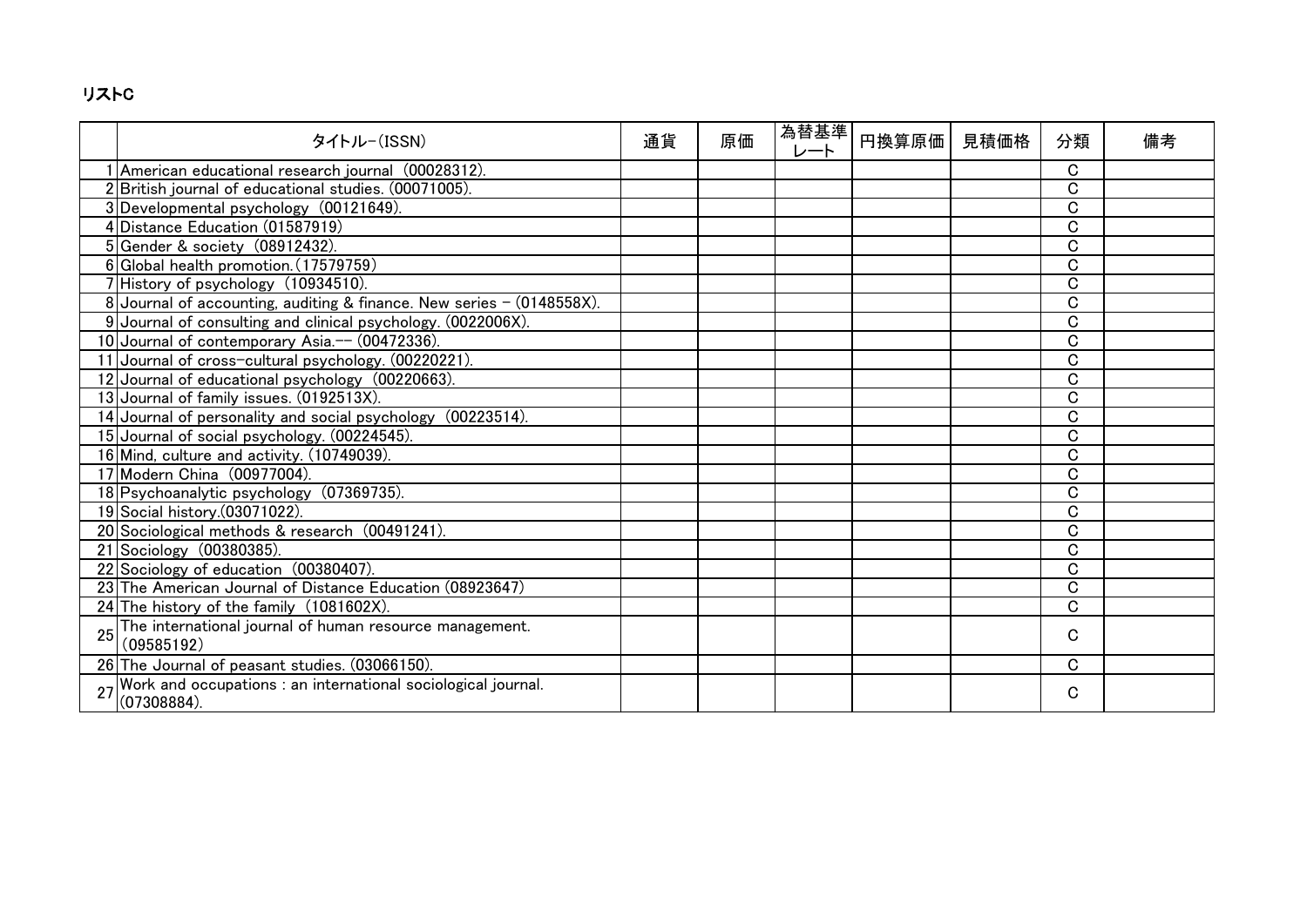### 仕 様 書 (分類 D)

- 1. 品 名 外国雑誌「Comparative education review」外 7 点
- 2. 内訳・数量 一式 (内訳別紙のとおり)
- 3. 納入場所 放送大学学園
- 4. 納入期限 2016 (平成 28) 年 2 月 26 日 (金)
- 5. 支払条件 全額前金払いとし、適法な請求書を受理した日から 40 日以内 の日に支払うものとする。
- 6. 検査及び 本住様に基づき,担当職員立ち会いのもとで納入検査を受ける 引き渡し ちのとし、合格をもって引き渡しを行うものとし、発注者及び 供給者間で月 1 回照査するものとする。
- 7. 精算事項 カンチン 物品について、納入期限までに欠号、未着又は発行数量、原価 の増減等により,価格に変動を生じた場合は,当該物品につ いて,2016(平成 28)年 3 月 4 日(金)までに精算額を確定 するものとする。 なお,原価に変動があるときは,送り状又はその確実な写し を添付しなければならない。ただし,やむを得ない場合は, 価格変更を証明するに足りる資料をもってこれに代えること ができるものとする。
- 8. 精算方法 前項により契約金額に減額変更のある場合は、供給者はその差 額を指定の期日内に返納金として納付しなければならない。 又、契約金額に増額変更のある場合は、発注者はその差額を 支払うものとする。
- 9. 保証事項 インスの品の保証期間は納入後1ヶ年とし、保証期間中の不具合に ついては,供給者の責任として無償で新品と交換するものと する。
- 10. その他 この仕様に定めのない事項については、本学園と協議のうえ定 めるものとする。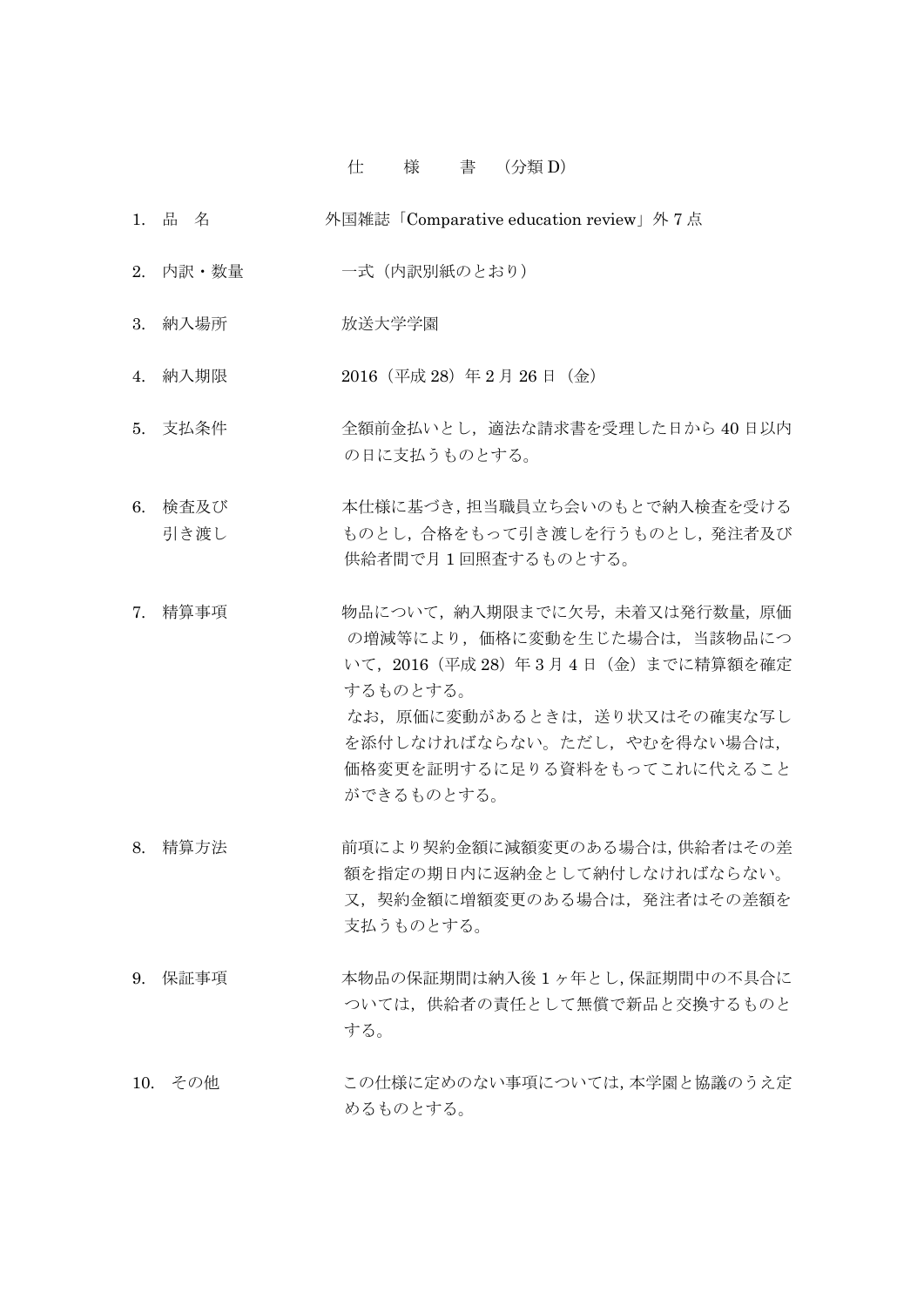## リストD

| タイトル-(ISSN)                                      | 通貨 | 原価 | 為替基準丨<br>レート | ┃円換算原価┃見積価格┃ | 分類 | 備考 |
|--------------------------------------------------|----|----|--------------|--------------|----|----|
| 1 Comparative education review. (00104086).      |    |    |              |              |    |    |
| 2 Current anthropology (00113204).               |    |    |              |              |    |    |
| 3 Journal of law & economics (00222186).         |    |    |              |              |    |    |
| 4 Philosophy of science (00318248).              |    |    |              |              |    |    |
| 5 Physical review letters (00319007).            |    |    |              |              |    |    |
| 6 The American journal of sociology. (00029602). |    |    |              |              |    |    |
| 7 The journal of chemical physics. (00219606).   |    |    |              |              |    |    |
| 8 The journal of consumer research (00935301).   |    |    |              |              |    |    |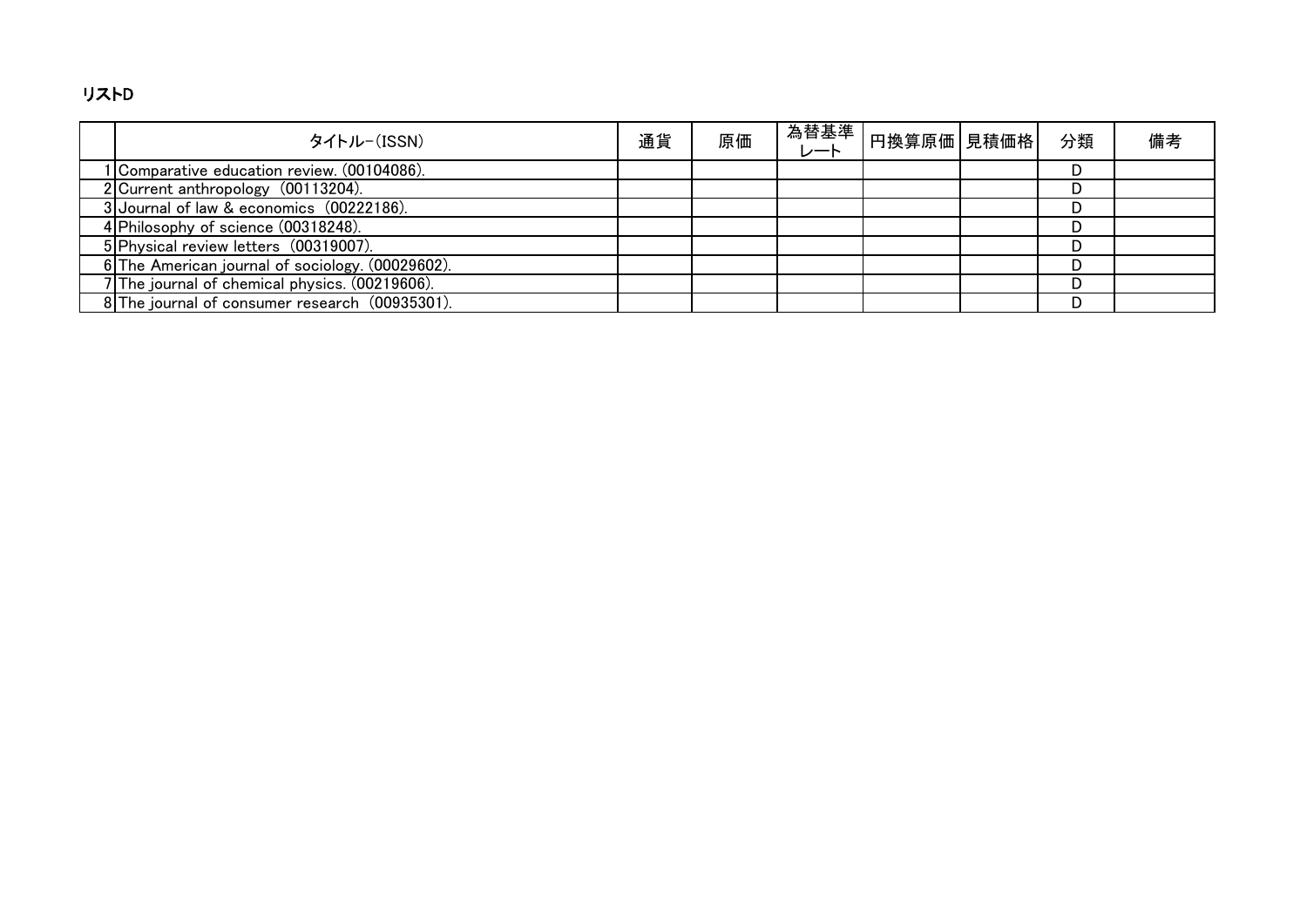### 仕 様 書 (分類 E)

- 1. 品 名 外国雑誌「Allgemeine Zeitschrift für Philosophie」外 23 点
- 2. 内訳・数量 一式 (内訳別紙のとおり)
- 3. 納入場所 放送大学学園
- 4. 納入期限 2016 (平成 28) 年 2 月 26 日 (金)
- 5. 支払条件 全額前金払いとし、適法な請求書を受理した日から40日以内 の日に支払うものとする。
- 6. 検査及び 本住様に基づき,担当職員立ち会いのもとで納入検査を受ける 引き渡し ちのとし、合格をもって引き渡しを行うものとし、発注者及び 供給者間で月 1 回照査するものとする。
- 7. 精算事項 カンチン 物品について、納入期限までに欠号、未着又は発行数量、原価 の増減等により,価格に変動を生じた場合は,当該物品につ いて,2016(平成 28)年 3 月 4 日(金)までに精算額を確定 するものとする。 なお,原価に変動があるときは,送り状又はその確実な写し を添付しなければならない。ただし,やむを得ない場合は, 価格変更を証明するに足りる資料をもってこれに代えること ができるものとする。
- 8. 精算方法 前項により契約金額に減額変更のある場合は、供給者はその差 額を指定の期日内に返納金として納付しなければならない。 又、契約金額に増額変更のある場合は、発注者はその差額を 支払うものとする。
- 9. 保証事項 インストン 本物品の保証期間は納入後1ヶ年とし,保証期間中の不具合に ついては,供給者の責任として無償で新品と交換するものと する。
- 10. その他 この仕様に定めのない事項については、本学園と協議のうえ定 めるものとする。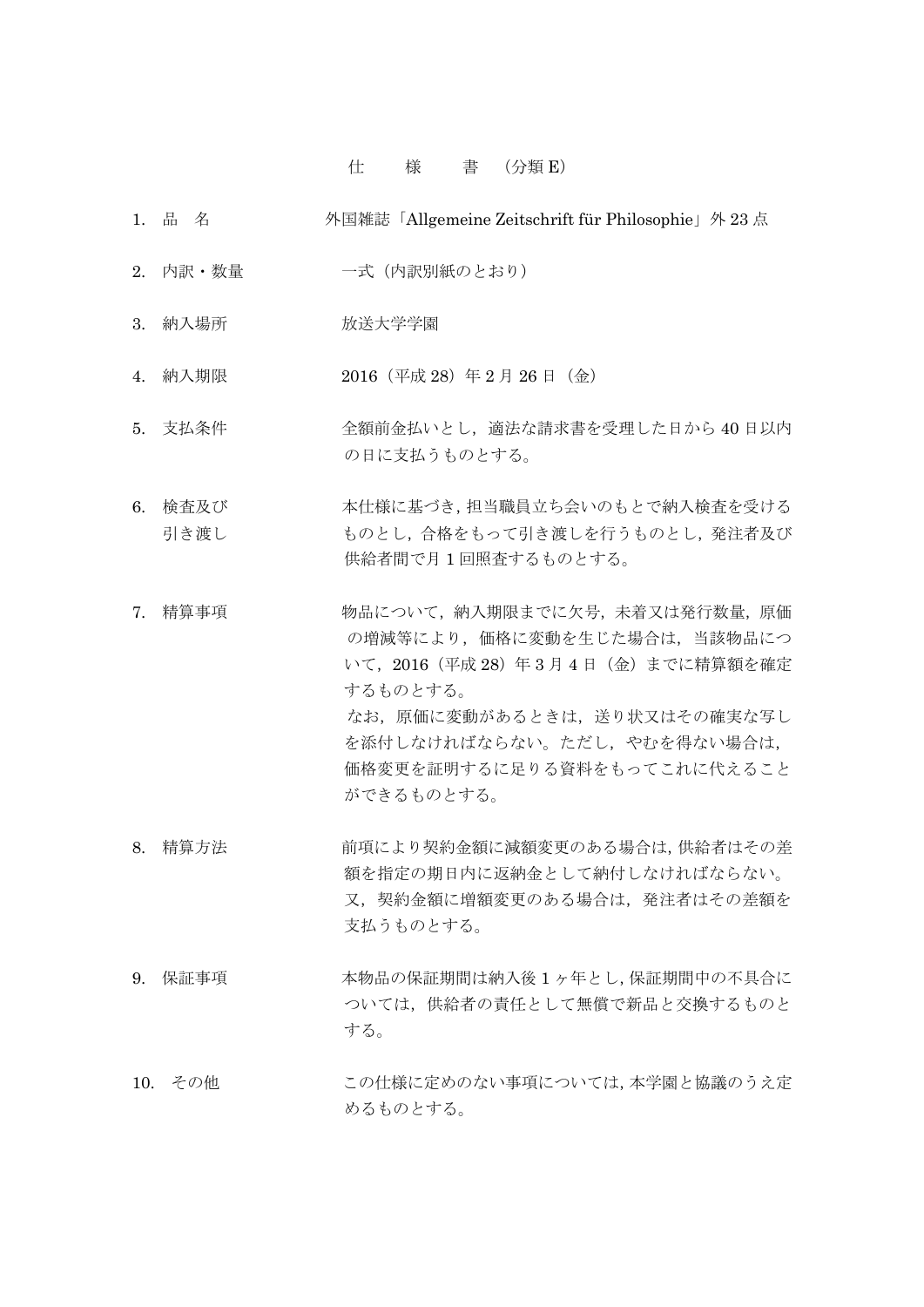## リストE

|    | タイトル-(ISSN)                                                                                | 通貨 | 原価 | 為替基準 | 円換算原価 見積価格 | 分類 | 備考       |
|----|--------------------------------------------------------------------------------------------|----|----|------|------------|----|----------|
|    | Allgemeine Zeitschrift für Philosophie (03407969).                                         |    |    |      |            | E  |          |
|    | 2 Applied linguistics. (01426001).                                                         |    |    |      |            | E  |          |
|    | 3 Appropriate technology -- (03050920).                                                    |    |    |      |            | E  |          |
|    | 4 Archiv für Geschichte der Philosophie. (00039101).                                       |    |    |      |            | E  |          |
|    | 5 British journal of psychiatry. (00071250).                                               |    |    |      |            | E  |          |
|    | 6 British journal of psychiatry. Supplement. (00071250).                                   |    |    |      |            | Е  | No.5のセット |
|    | Essays in criticism.-- (00140856).                                                         |    |    |      |            | E  |          |
|    | 8 Human development. (0018716X).                                                           |    |    |      |            | E  |          |
|    | 9 Journal of international business studies. (00472506).                                   |    |    |      |            | E  |          |
|    | 10 Kant-Studien: philosophische Zeitschrift. (00228877).                                   |    |    |      |            | E  |          |
|    | 11 Le Moyen âge. (00272841).                                                               |    |    |      |            | E  |          |
|    | 12 Medium ævum (00258385).                                                                 |    |    |      |            | E  |          |
|    | 13 New statesman.(13647431).                                                               |    |    |      |            | E  |          |
|    | 14 Oxford economic papers. New series. (00307653).                                         |    |    |      |            | E  |          |
|    | 15 Philosophisches Jahrbuch.(00318183).                                                    |    |    |      |            | E  |          |
| 16 | Psyche : eine Zeitschrift für Psychologische und medizinische<br>Menschenkunde (00332623). |    |    |      |            | E  |          |
|    | 17 Review of economic studies (00346527).                                                  |    |    |      |            | E  |          |
|    | 18 Revue de l'art (00351326).                                                              |    |    |      |            | E  |          |
|    | 19 Revue de littérature comparée (00351466).                                               |    |    |      |            | E  |          |
|    | 20 Revue d'histoire littéraire de la France. (00352411).                                   |    |    |      |            | E  |          |
|    | 21 Revue historique                                                                        |    |    |      |            | E  |          |
|    | 22 Textile History (00404969)                                                              |    |    |      |            | E  |          |
|    | 23 The British journal of aesthetics (00070904).                                           |    |    |      |            | E  |          |
|    | 24 The quarterly journal of economics (00335533).                                          |    |    |      |            | E  |          |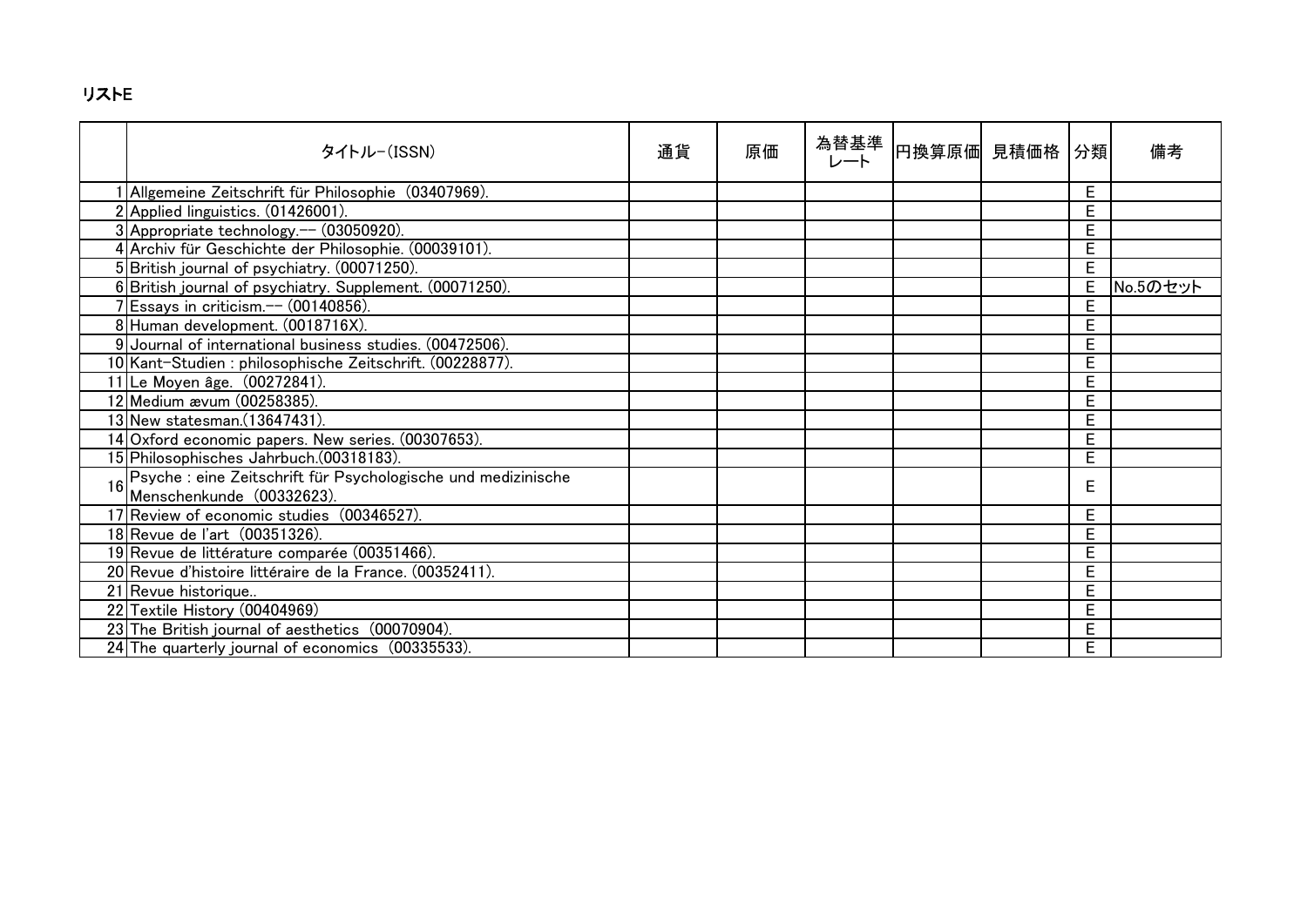### 仕 様 書 (分類 F)

- 1. 品 名 外国雑誌「American economic journal. Applied economics」外 49 点
- 2. 内訳・数量 一式 (内訳別紙のとおり)
- 3. 納入場所 放送大学学園
- 4. 納入期限 2016 (平成 28) 年 2 月 26 日 (金)
- 5. 支払条件 全額前金払いとし、適法な請求書を受理した日から40日以内 の日に支払うものとする。
- 6. 検査及び 本仕様に基づき,担当職員立ち会いのもとで納入検査を受ける 引き渡し おりとし,合格をもって引き渡しを行うものとし,発注者及び 供給者間で月 1 回照査するものとする。
- 7. 精算事項 アンチンの品について、納入期限までに欠号、未着又は発行数量、原価 の増減等により,価格に変動を生じた場合は,当該物品につ いて,2016(平成 28)年 3 月 4 日(金)までに精算額を確定 するものとする。 なお、原価に変動があるときは、送り状又はその確実な写し を添付しなければならない。ただし,やむを得ない場合は, 価格変更を証明するに足りる資料をもってこれに代えること ができるものとする。
- 8. 精算方法 前項により契約金額に減額変更のある場合は、供給者はその差 額を指定の期日内に返納金として納付しなければならない。 又,契約金額に増額変更のある場合は,発注者はその差額を 支払うものとする。
- 9. 保証事項 本物品の保証期間は納入後1ヶ年とし,保証期間中の不具合に ついては,供給者の責任として無償で新品と交換するものと する。
- 10. その他 この仕様に定めのない事項については、本学園と協議のうえ定 めるものとする。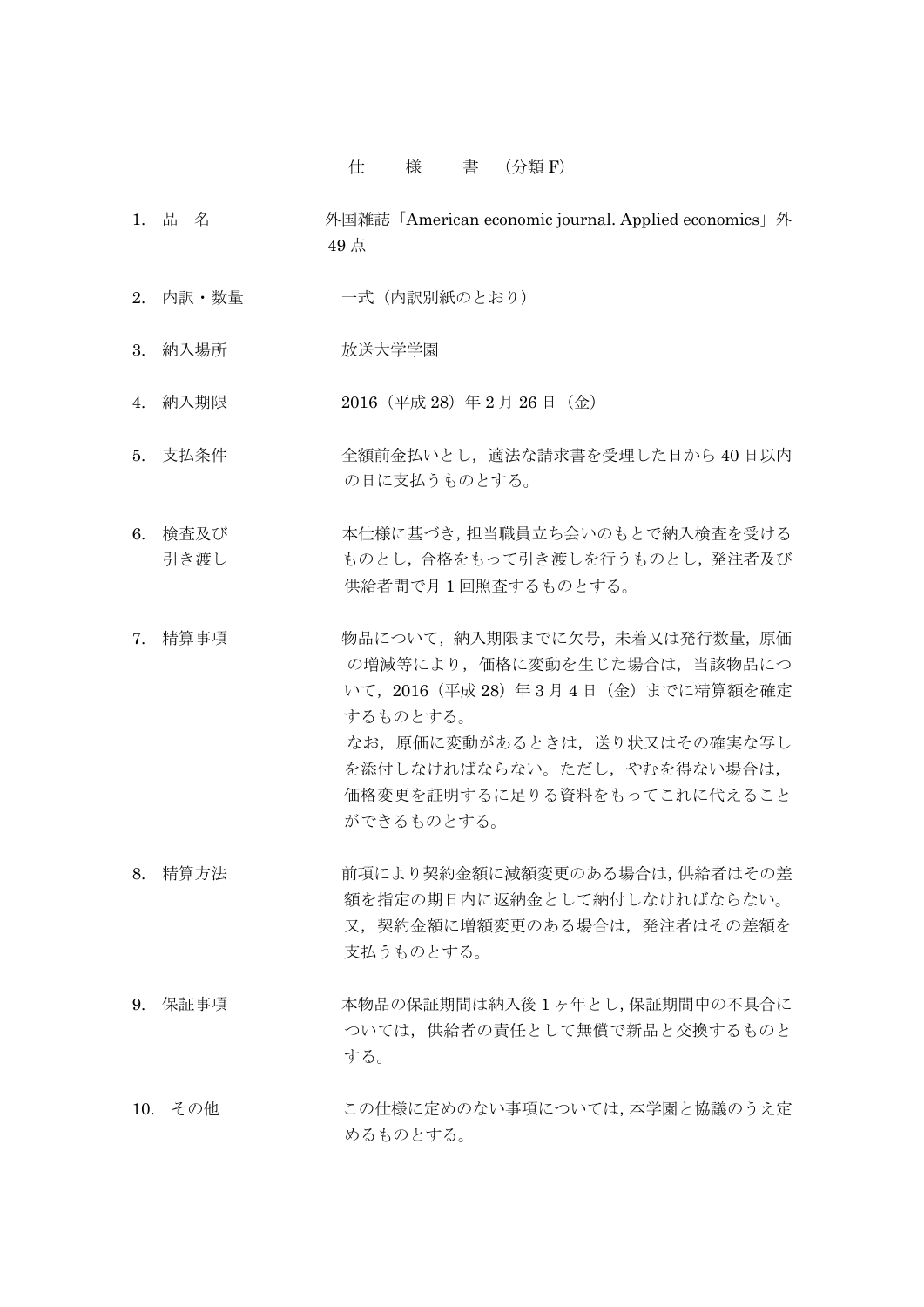# リストF

| タイトル-(ISSN)                                                    | 通貨 | 原価 | 為替基準 <br>レート | 円換算原価 | 見積価格 | 分類 | 備考        |
|----------------------------------------------------------------|----|----|--------------|-------|------|----|-----------|
| 1 American economic journal. Applied economics. (19457782).    |    |    |              |       |      | F  | No.43のセット |
| 2 American economic journal. Economic policy .-- (19457731).   |    |    |              |       |      | F  | No.43のセット |
| 3 American economic journal. Macroeconomics. (19457707).       |    |    |              |       |      | F  | No.43のセット |
| 4 American economic journal. Microeconomics.-- (19457669).     |    |    |              |       |      | F  | No.43のセット |
| 5 AMS newsletter (07302029).                                   |    |    |              |       |      | F  | No.29のセット |
| 6 Annals of mathematics. (0003486X).                           |    |    |              |       |      | F  |           |
| 7 ARTnews. (00043273).                                         |    |    |              |       |      | F  |           |
| 8 Commentary (00102601).                                       |    |    |              |       |      | F  |           |
| 9 Comparative literature.                                      |    |    |              |       |      | F  |           |
| 10 Comparative politics (00104159).                            |    |    |              |       |      | F  |           |
| 11 Directory (10996796)                                        |    |    |              |       |      | F  | No.29のセット |
| 12 Duke mathematical journal. (00127094).                      |    |    |              |       |      | F  |           |
| 13 Educational technology (00131962).                          |    |    |              |       |      | F  |           |
| 14 ELH : a journal of english literary history. (00138304).    |    |    |              |       |      | F  |           |
| 15 Foreign affairs (00157120).                                 |    |    |              |       |      | F  |           |
| 16 Harvard journal of Asiatic studies (00730548).              |    |    |              |       |      | F  |           |
| 17 Harvard law review. (0017811X).                             |    |    |              |       |      | F  |           |
| 18 History of political economy (00182702).                    |    |    |              |       |      | F  |           |
| 19 History of political economy. Annual supplement (00182702). |    |    |              |       |      | F  | No.18のセット |
| 20 Human organization (00187259).                              |    |    |              |       |      | F  |           |
| 21 JAMA psychiatry (21686222X).                                |    |    |              |       |      | F  |           |
| 22 Journal of economic issues. (00213624).                     |    |    |              |       |      | F  |           |
| 23 Journal of economic literature (00220515).                  |    |    |              |       |      | F  | No.43のセット |
| 24 Journal of gerontological nursing. (00989134).              |    |    |              |       |      | F  |           |
| 25 Journal of nutrition (00223166).                            |    |    |              |       |      | F  |           |
| 26 Journal of personality disorders. (0885579X).               |    |    |              |       |      | F  |           |
| 27 Journal of rehabilitation. (00224154).                      |    |    |              |       |      | F  |           |
| 28 Journal of sandplay therapy (10896457)                      |    |    |              |       |      | F  |           |
| 29 Journal of the American Musicological Society (00030139).   |    |    |              |       |      | F  |           |
| 30 Journal of the history of ideas (00225037).                 |    |    |              |       |      | F  |           |
| 31 Language (00978507).                                        |    |    |              |       |      | F  |           |
| 32 Management science : application and theory (00251909).     |    |    |              |       |      | F  |           |
| 33 Middle East report. (08992851)                              |    |    |              |       |      | F  |           |
| 34 Modern language review (00267937).                          |    |    |              |       |      | F  |           |
| 35 Phi Delta Kappan (00317217)                                 |    |    |              |       |      | F  |           |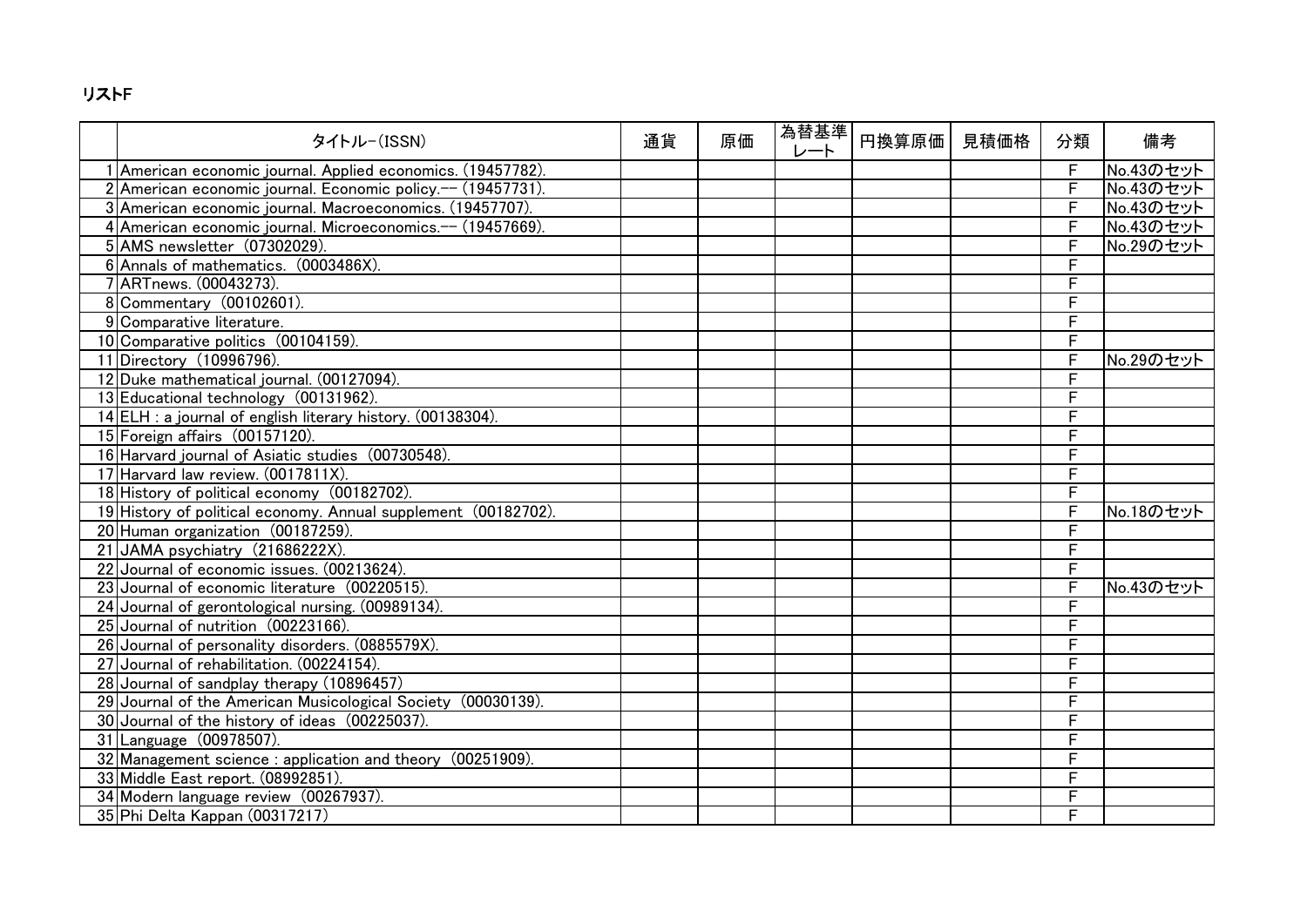| タイトル-(ISSN)                                                      | 通貨 | 原価 | 為替基準<br>レート | 円換算原価 | 見積価格 | 分類 | 備考        |
|------------------------------------------------------------------|----|----|-------------|-------|------|----|-----------|
| 36 Philosophy east and west. (00318221).                         |    |    |             |       |      | Е  |           |
| 37 Science. (00368075).                                          |    |    |             |       |      |    |           |
| 38 Scientific American. (00368733).                              |    |    |             |       |      | E  |           |
| 39 Social problems. (00377791).                                  |    |    |             |       |      | Е  |           |
| 40 Social research (0037783X).                                   |    |    |             |       |      | Е  |           |
| 41 Sociological abstracts (00380202).                            |    |    |             |       |      | F  |           |
| 42 The accounting review (00014826).                             |    |    |             |       |      | Е  |           |
| 43 The American economic review (00028282).                      |    |    |             |       |      |    |           |
| 44 The American journal of clinical nutrition. (00029165).       |    |    |             |       |      | Е  |           |
| 45 The American journal of psychiatry (0002953X).                |    |    |             |       |      | F  | 2014年はG山  |
| 46 The American journal of psychology. (00029556).               |    |    |             |       |      | Е  |           |
| 47 The Journal of economic perspectives (08953309).              |    |    |             |       |      |    | No.43のセット |
| 48 The Journal of medieval and early modern studies. (10829636). |    |    |             |       |      |    |           |
| 49 The New republic. (00286583).                                 |    |    |             |       |      | Е  |           |
| 50 Yale law journal. (00440094).                                 |    |    |             |       |      | г  |           |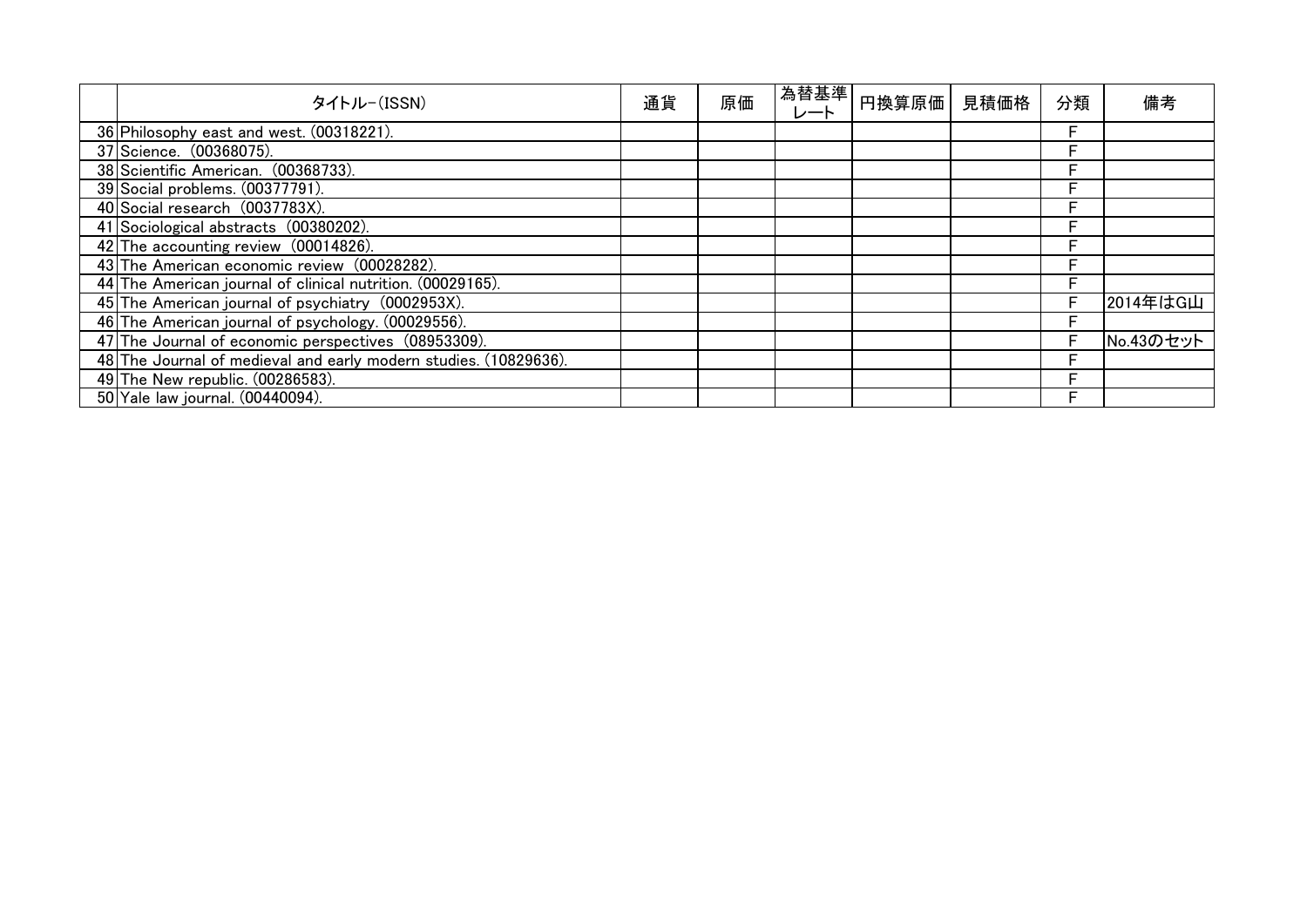### 仕 様 書 (分類 G)

- 1. 品 名 外国雑誌「Nature」外 4 点
- 2. 内訳・数量 一式 (内訳別紙のとおり)
- 3. 納入場所 放送大学学園
- 4. 納入期限 2016 (平成 28) 年 2 月 26 日 (金)
- 5. 支払条件 全額前金払いとし、適法な請求書を受理した日から40日以内 の日に支払うものとする。
- 6. 検査及び 本住様に基づき,担当職員立ち会いのもとで納入検査を受ける 引き渡し ちのとし、合格をもって引き渡しを行うものとし、発注者及び 供給者間で月 1 回照査するものとする。
- 7. 精算事項 インスタムについて、納入期限までに欠号、未着又は発行数量、原価 の増減等により,価格に変動を生じた場合は,当該物品につ いて,2016(平成 28)年 3 月 4 日(金)までに精算額を確定 するものとする。 なお,原価に変動があるときは,送り状又はその確実な写し を添付しなければならない。ただし,やむを得ない場合は, 価格変更を証明するに足りる資料をもってこれに代えること ができるものとする。
- 8. 精算方法 前項により契約金額に減額変更のある場合は、供給者はその差 額を指定の期日内に返納金として納付しなければならない。 又、契約金額に増額変更のある場合は、発注者はその差額を 支払うものとする。
- 9. 保証事項 インスの品の保証期間は納入後1ヶ年とし、保証期間中の不具合に ついては,供給者の責任として無償で新品と交換するものと する。
- 10. その他 この仕様に定めのない事項については、本学園と協議のうえ定 めるものとする。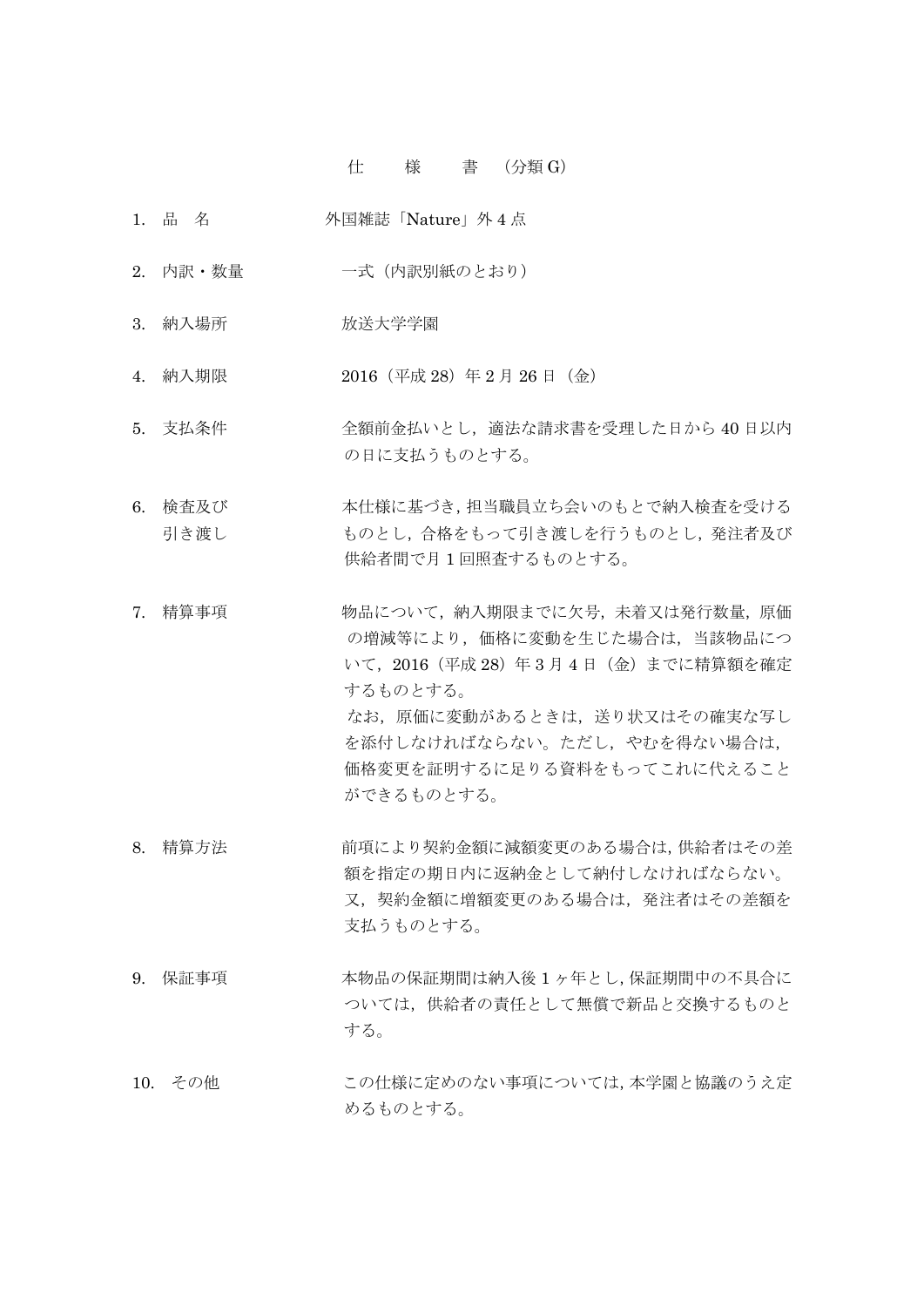## リストG

| タイトル-(ISSN)                                    | 通貨 | 原価 | ╹為替基準 │円換算原価│ 見積価格 │分類│<br>レート │円換算原価│ 見積価格 │分類│ |    | 備考 |
|------------------------------------------------|----|----|--------------------------------------------------|----|----|
| 1 Nature. (00280836).                          |    |    |                                                  | G  |    |
| 2 New England journal of medicine. (00284793). |    |    |                                                  | G  |    |
| 3 Nursing research. (00296562).                |    |    |                                                  | G. |    |
| 4 OECD economic outlook. (04745574).           |    |    |                                                  | G  |    |
| 5 The Economist.-- (00130613).                 |    |    |                                                  | G  |    |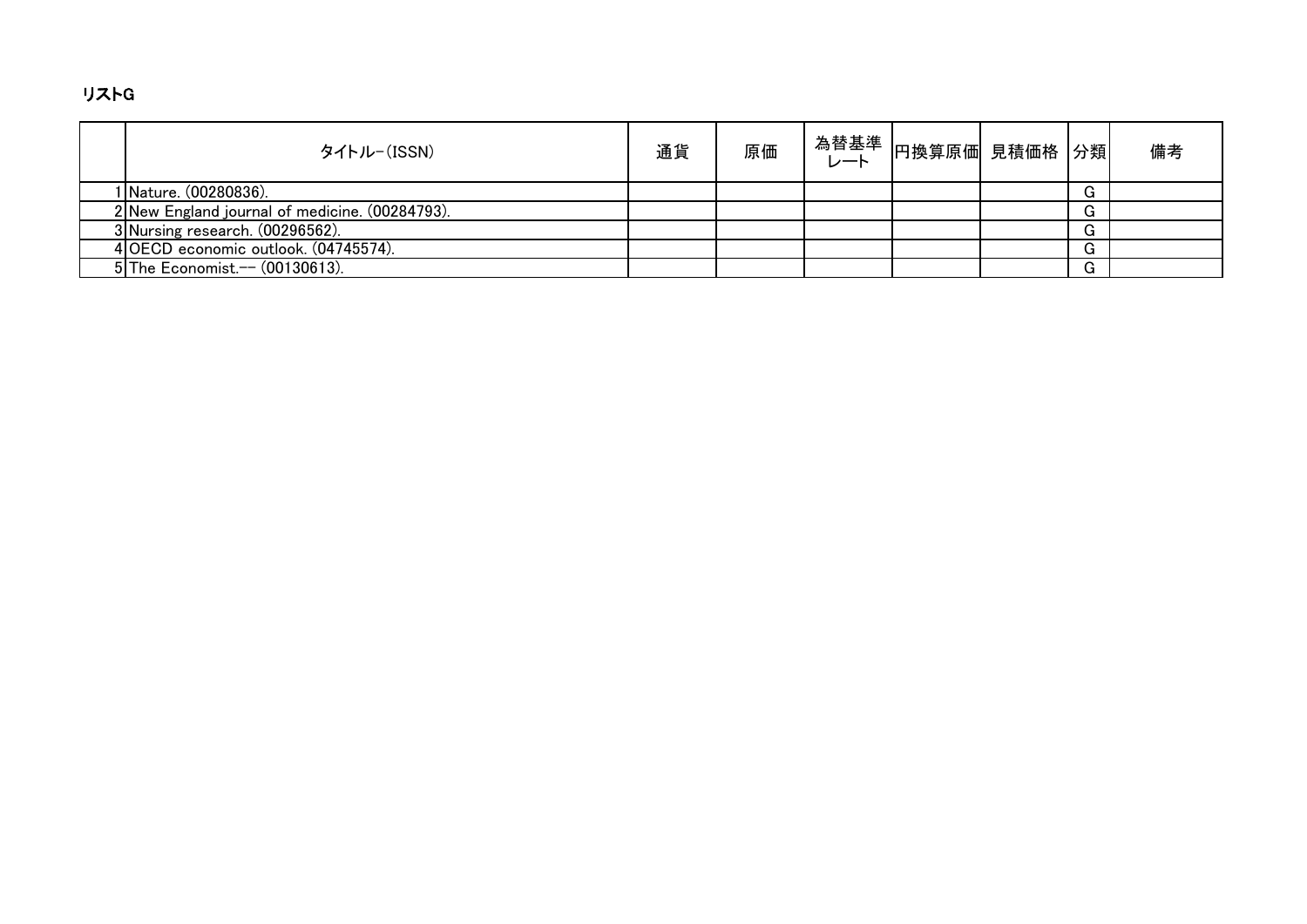### 受入管理付き納入方式に係る仕様書

- 1.供給者は,雑誌が発行される都度,各号を出版者から直接受け取り,速やかに納入するものとする。(輸送 は,原則として Air Cargo とする)
- 2. 納入の頻度は、原則として週1回とする。
- 3. 供給者は、納入状況を常にチェックし、発注者に定期的に報告するとともに、未着·欠号が生じた場合は, 出版者に速やかにクレーム等の処理を行うものとする。
- 4. 納入雑誌には、納入の都度、梱包リスト (納品書) および自動チェックインデータを添付するものとする。 梱包リスト(納品書)には,第8 項に指定する内容を記載するものとする。自動チェックインデータは別紙 のフォーマットによるものとする。
- 5.供給者は,原則として半期ごとの累積納入状況報告書および未着リストを発注者に提出するものとする。
- 6.供給者は,休廃刊・誌名変更などがあれば,発注者に速やかに報告するものとする。
- 7. 梱包順は、自動チェックインデータの順とする。
- 8.梱包リスト(納品書)に記載する項目は次のとおりとする。
	- (1) 雑誌タイトル
	- (2) ISSN
	- (3) 巻号数
	- (4) 発注ID
	- (5) 大学の指定するコード[別途指定]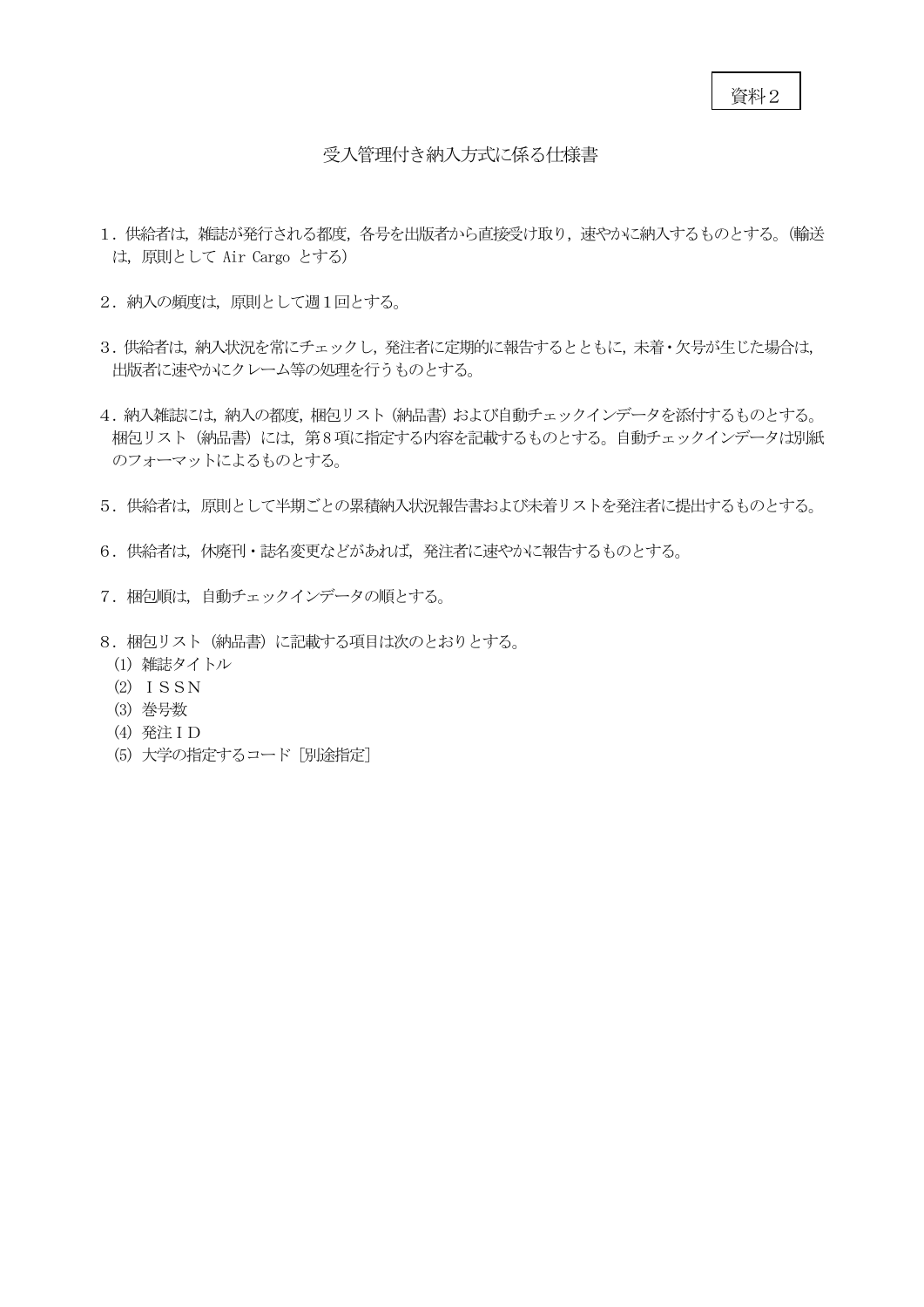自動チェックイン入力ファイルフォーマット

- ファイル仕様
	- ・フォーマット: MS-DOS形式
	- ・ファイル形式: テキスト形式
	- ・ファイル名: 任意
	- $\cdot$   $\exists$   $\vdash$   $\upharpoonright$   $S$   $\vdash$   $J$   $I$   $S$

|--|--|--|

|                |             |       |     | 読み込み位置(byte) |              |                                  |
|----------------|-------------|-------|-----|--------------|--------------|----------------------------------|
|                | 項目          | start | end | length       | 必須           | 備考                               |
|                | 発注 ID       |       | 25  | 25           | $\Omega$     | 先頭 10byte を取得                    |
| $\overline{2}$ |             | 26    | 157 | 132          | -            |                                  |
| 3              | <b>ISSN</b> | 158   | 165 | 8            | Δ            |                                  |
| 4              |             | 166   | 173 | 8            | -            |                                  |
| 5              | 発注年度        | 174   | 181 | 8            | $\circ$      | 先頭 4byte を取得                     |
|                | 年月日号        |       |     |              | $\circ$      | 先頭 8byte を取得                     |
| 6              | 巻           | 182   | 185 | 4            | $\circ$      | 先頭 4byte を取得し数値変換                |
| 7              | 巻           | 186   | 189 | 4            | Δ            | 先頭 4byte を取得し数値変換                |
| 8              | 号           | 190   | 193 | 4            | $\Delta$ (O) | 先頭 4byte を取得し数値変換、契約巻号の体系により必須項目 |
| 9              | 号           | 194   | 197 | 4            | $\Delta$     | 先頭 4byte を取得し数値変換                |
| 10             | 業務メモ        | 198   | 217 | 20           | Δ            |                                  |
| 11             |             | 218   | 249 | 32           | -            |                                  |

注1) 入力データファイルの文字コードは「S-JIS」,改行コードは「CR+LF」で保存してください。

注2) 入力データは、1レコード「249」バイト必須です。

注3)「必須」欄の凡例は以下になります。

- : 入力必須項目
- △ : 画面表示項目
- : 未使用項目

注4)同一「巻」での「号」の合併の場合は,「巻(START)」のみを指定し,「巻(END)」は入力しないでください。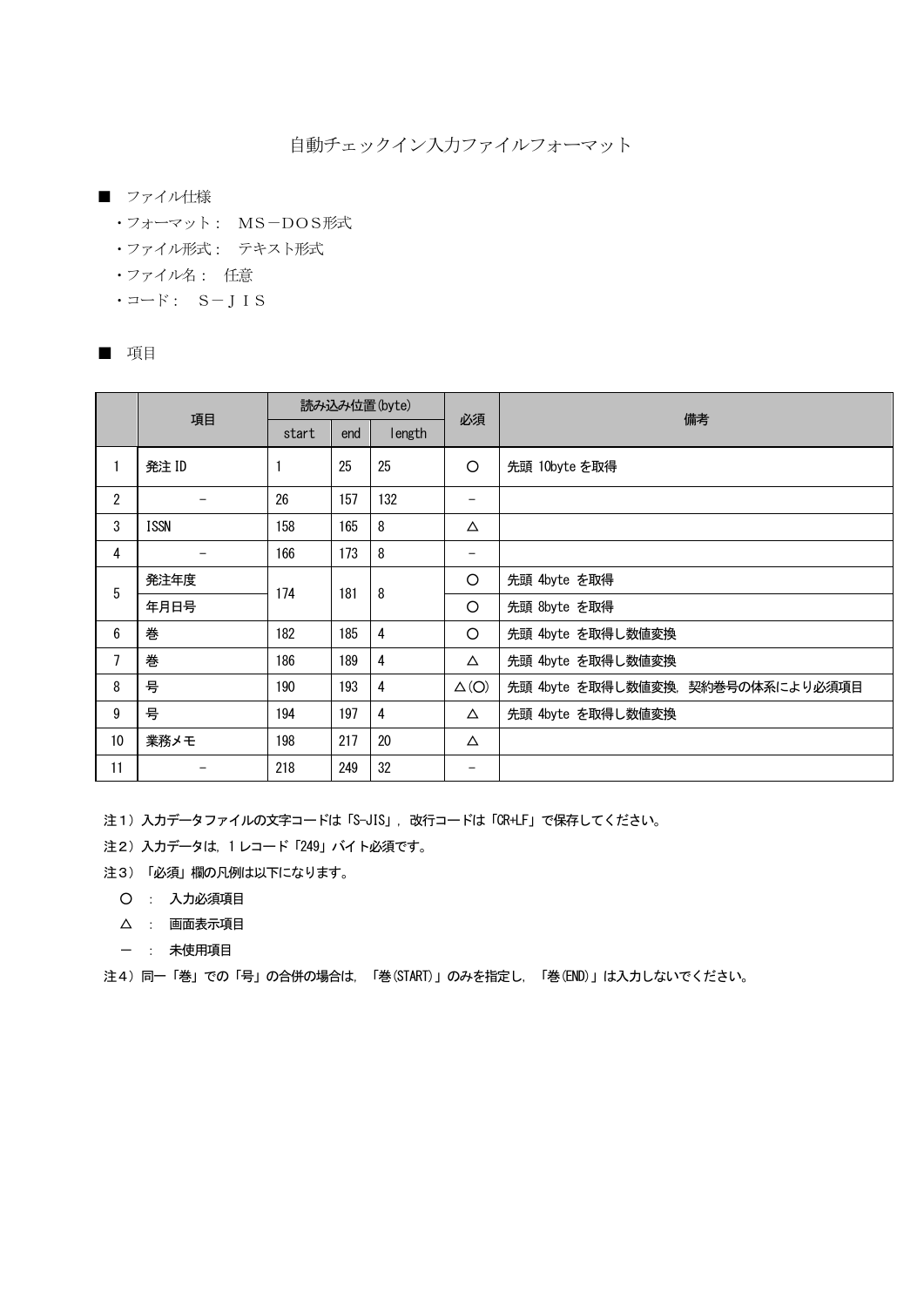### 主要通貨為替平均(平成26年8月)

| Currency              | 通貨名             | 略称<br>Code | 月中平均<br>TTSMonth-<br>Average TTS |
|-----------------------|-----------------|------------|----------------------------------|
| <b>US Dollar</b>      | 米ドル             | <b>USD</b> | 103.97                           |
| Euro                  | ユーロ             | EUR        | 138.65                           |
| Canadian Dollar       | カナダ・ドル          | CAD        | 95.84                            |
| <b>Pound Sterling</b> | 英ポンド            | GBP        | 176.07                           |
| Swiss Franc           | スイス・フラン         | <b>CHF</b> | 114.06                           |
| Danish Krone          | デンマーク・ク<br>ローネ  | <b>DKK</b> | 18.70                            |
| Norwegian Krone       | ノルウェー・ク<br>ローネ  | <b>NOK</b> | 16.90                            |
| Swedish Krona         | スウェーデン・ク<br>ローネ | <b>SEK</b> | 15.33                            |
| Australian Dollar     | オーストラリア・ド<br>ル  | <b>AUD</b> | 97.83                            |
| New Zealand<br>Dollar | ニュージーラン<br>ド・ドル | NZD        | 88.83                            |